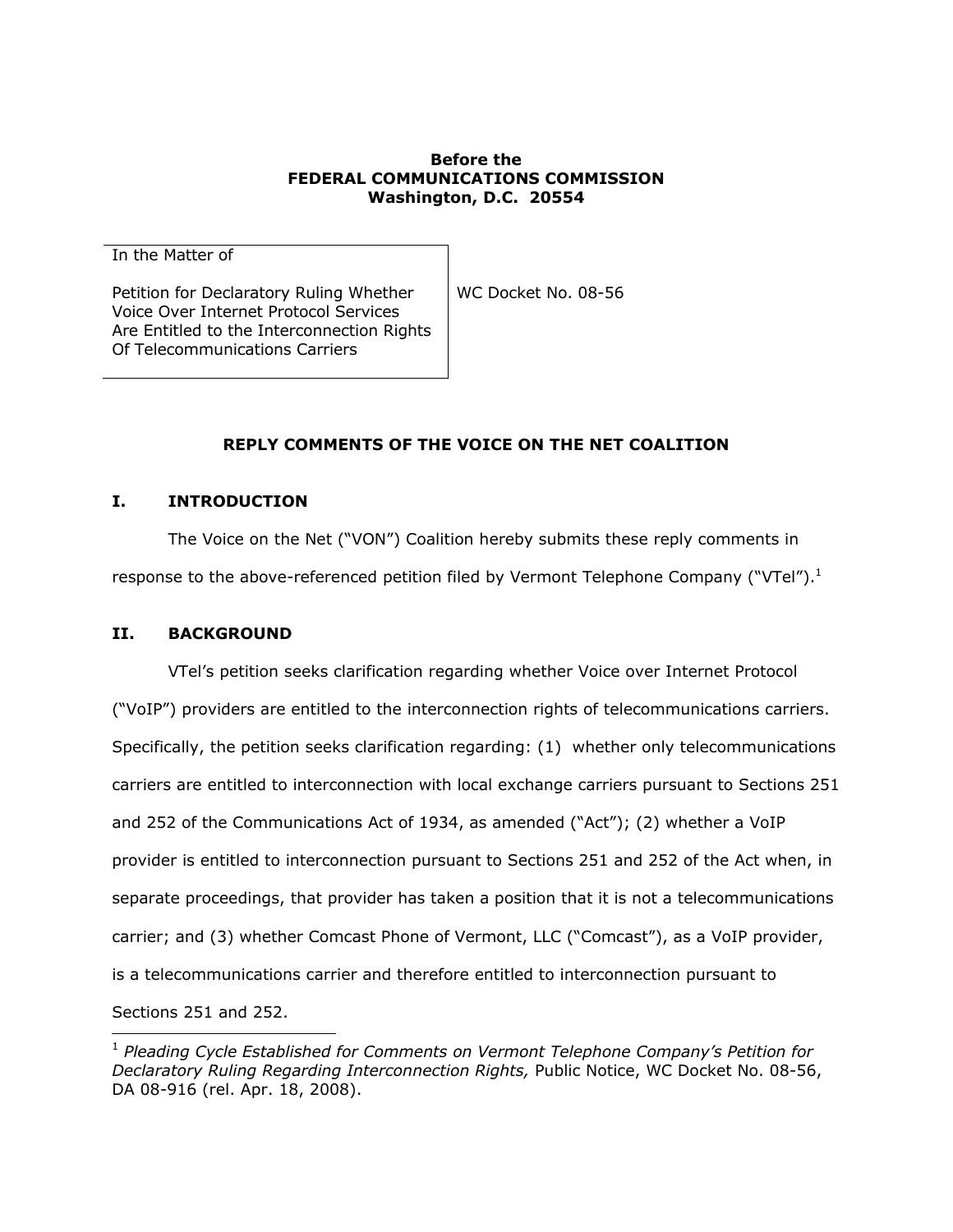#### **III. DISCUSSION**

The VON Coalition agrees with the Vermont Department of Public Service, NCTA, Time Warner Cable, Bright House, Skype, and Comcast, who argue that VTel's petition mischaracterizes the factual and legal situation at hand. For instance, Comcast notes that VTel has mischaracterized, misstated, or omitted material information from its petition.<sup>2</sup> And many commenters note that VTel has utterly failed to reconcile its requests with the Commission's clear findings in the *Time Warner Declaratory Ruling*. 3 Such activity should not be rewarded, or even condoned, by the Commission. Further, given these issues, it is impossible for the Commission to take the actions requested by VTel.

Importantly, VTel's petition reflects a fundamental misunderstanding of the distinction between providers of retail VoIP services, on the one hand, and the wholesale telecommunications carriers with whom VoIP providers typically partner, on the other.<sup>4</sup> The fact that a CLEC can obtain interconnection and then provide service, on a wholesale basis, to an interconnected VOIP provider is well settled by the *Time Warner Declaratory Ruling.*<sup>5</sup> Further, there is no basis to distinguish between interconnected VOIP providers that are affiliated or unaffiliated with the CLEC as relevant to the issue, as VTel invites. The VON Coalition agrees with the majority of commenters in this proceeding that the *Time Warner Declaratory Ruling* provides adequate guidance. Given the *Time Warner Declaratory Ruling*

1

3 Comcast comments at 10-12. *See also* Vermont DPS comments at 4-5.

<sup>5</sup> *Time Warner Cable Request for Declaratory Ruling that Competitive Local Exchange Carriers May Obtain Interconnection Under Section 251 of the Communications Act of 1934, as Amended, to Provide Wholesale Telecommunications Services to VoIP Providers*, Memorandum Opinion and Order, 22 FCC Rcd 3513 ¶ 15 (2007) ("*Time Warner Declaratory Ruling*") ("a provider of wholesale telecommunications service is a telecommunications carrier and is entitled to interconnection under section 251 of the Act. The regulatory classification of the service provided to the ultimate end user has no bearing on the wholesale provider's rights as a telecommunications carrier to interconnect under section 251.")

<sup>2</sup> *See* Comcast comments at 10-12.

<sup>4</sup>  *See, e.g.,* comments of AT&T at 4.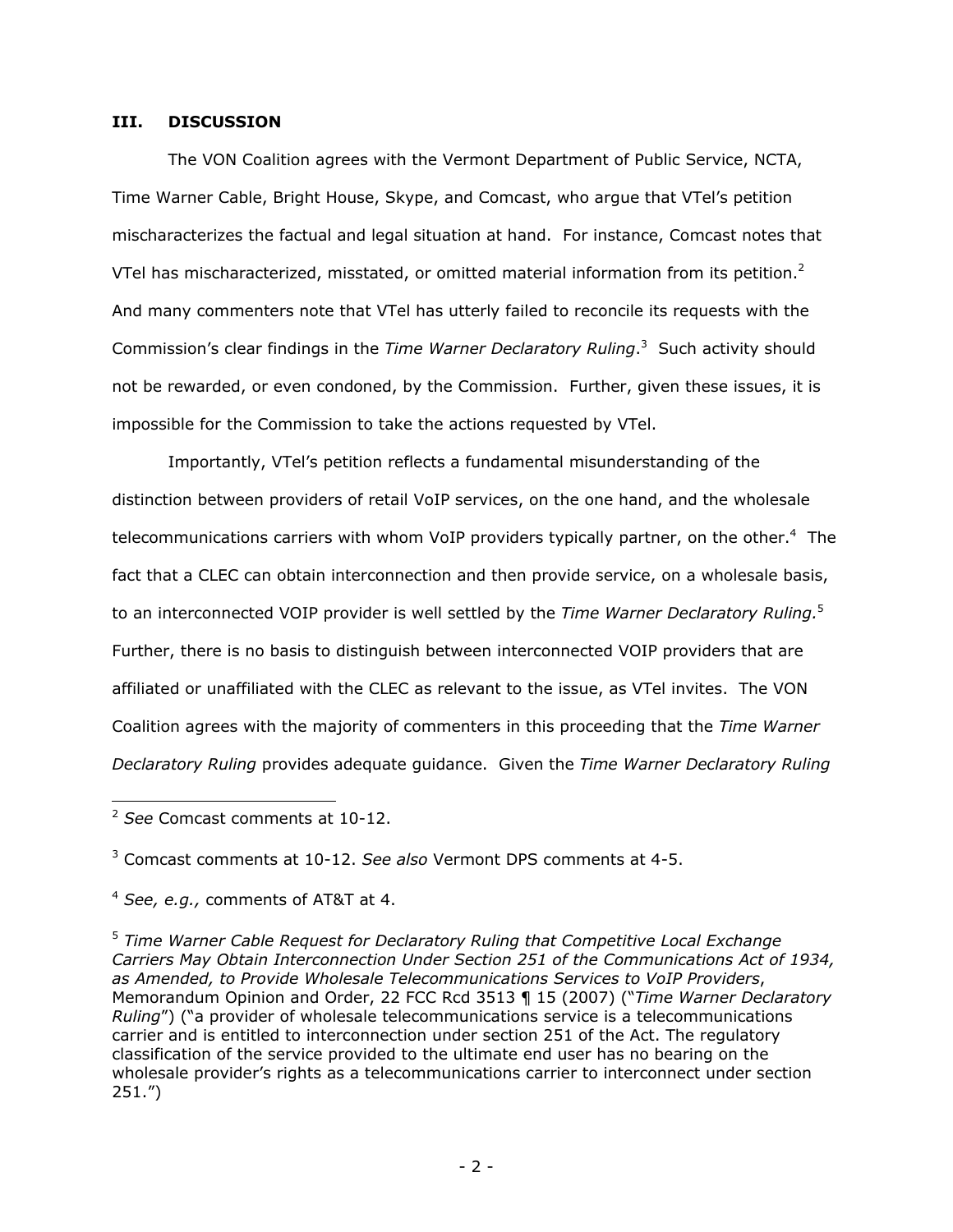and the factual clarifications made by Comcast and the Vermont Department of Public Service in their comments, VTel's requests are extraneous.

As NCTA points out, "VTel's misstatement of the facts and its alleged confusion about the law is nothing more than a desperate attempt to preserve its monopoly and block Comcast from offering a competing service.<sup>"6</sup> Comcast notes VTel should not be permitted to use its pretexual confusion regarding the facts of the matter for purposes of anticompetitive delay.<sup>7</sup> And the Vermont Department of Public Service and Feature Group IP urge the Commission not to condone VTel's attempts to skirt its Section 251 obligations.<sup>8</sup> The Vermont Department of Public Service also correctly emphasizes that, in addition to competitive harm, VTel's actions ultimately result in harm to consumers of communications services in Vermont.<sup>9</sup>

Further, contrary to the assertion of the Washington Utilities and Transportation Commission, $10$  here, the Commission does not need to reach the issue of attempting to categorize all VoIP providers as either information or telecommunications providers.<sup>11</sup> This is no different from the Commission's analysis in the *Time Warner Declaratory Ruling*. 12 Indeed, most if not all of the issues VTel attempts to raise, either directly or indirectly

 $9$  *Id.* at 2.

 6 NCTA comments at 2. *See also* Vermont DPS comments at 2, 7.

<sup>&</sup>lt;sup>7</sup> Comcast comments at 13.

<sup>&</sup>lt;sup>8</sup> Vermont DPS comments at 1; Feature Group IP comments at 3.

<sup>10</sup> *See, e.g.,* Comments of Washington UTC at 6.

<sup>&</sup>lt;sup>11</sup> See Time Warner Declaratory Ruling at ¶15 ("statutory classification of a third-party provider's VoIP service as an information service or a telecommunications service is irrelevant to the issue of whether a wholesale provider of telecommunications may seek interconnection under section 251(a) and (b).")

<sup>&</sup>lt;sup>12</sup> See id. at **¶** 17 (finding it not "appropriate or necessary here to resolve the complex issues . . . that the Commission is currently addressing elsewhere on more comprehensive records.").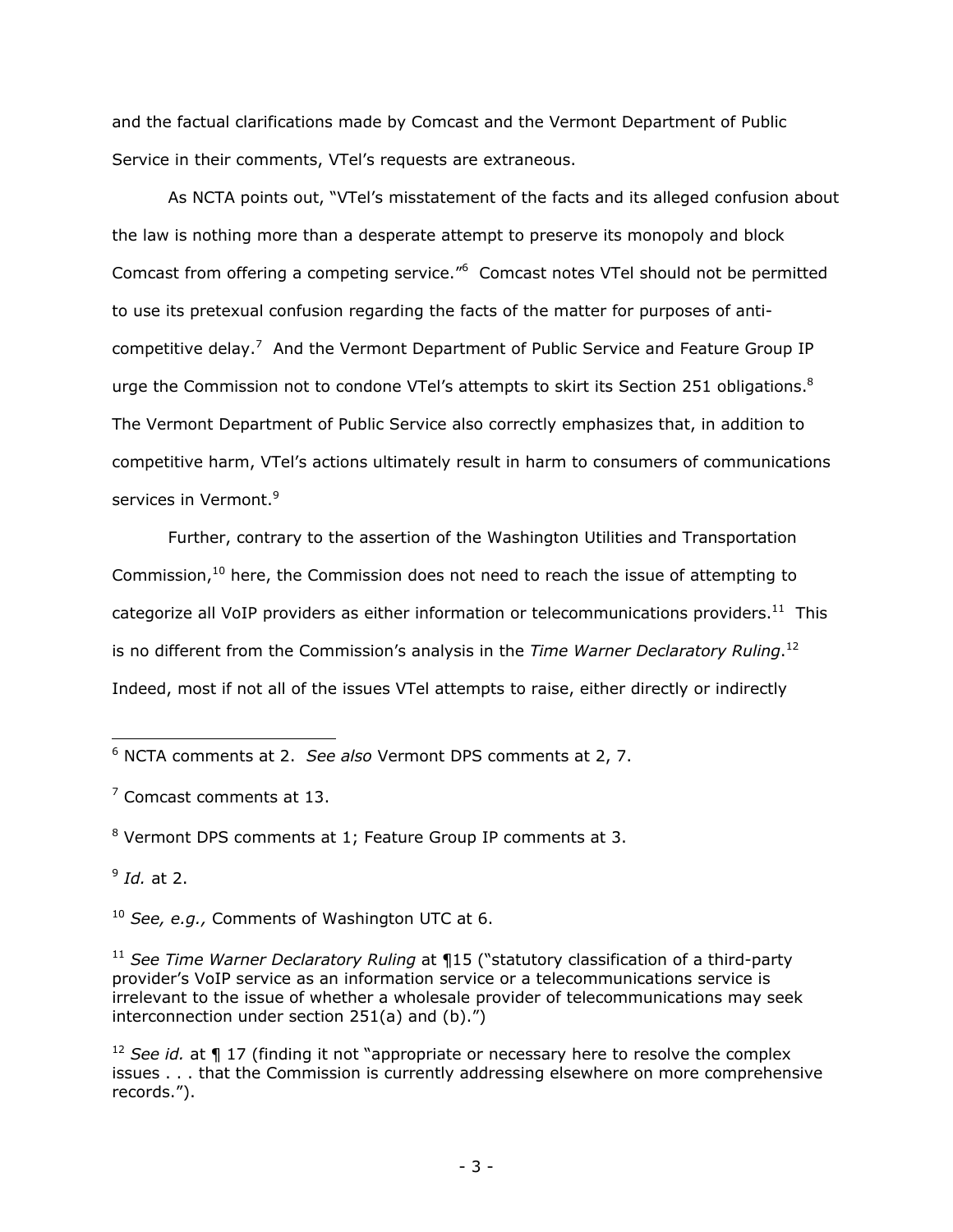through its petition, are currently before the Commission in broader rulemaking proceedings. The VoIP classification issue and many other issues related to the regulatory treatment of VoIP services is currently pending in the *IP-Enabled Services* proceeding.13 And, to the extent VTel's fundamental issue with Comcast is intercarrier compensation, there is the pending *Intercarrier Compensation* proceeding, where anticipated comprehensive reform is anticipated in the near future.<sup>14</sup> There is absolutely no need for the Commission to take the actions VTel requests in the context of this proceeding.

Finally, the VON Coalition agrees with Verizon that all interconnected VoIP is/should be regulated, if at all, by the Commission as inseparably interstate.<sup>15</sup> The VON Coalition also agrees with Verizon that, in this regard, it is important that the Commission take all possible care to "ensure that legacy rules do not hinder the development of VoIP and other IP-based communication services."16 Taking the action requested by VTel would undermine the development of VoIP, other IP-based communications services, and broadband generally to the detriment of consumers.

1

<sup>13</sup> *See* WC Docket No. 04-36.

<sup>14</sup> *See,* CC Docket No. 01-92. *See also* Feature Group IP comments at 2; Comments of California Public Utilities Commission at 4, 6; Verizon comments at 1-2, 5.

<sup>15</sup> *See* Verizon comments at 3; AT&T comments at 3.

<sup>&</sup>lt;sup>16</sup> Verizon comments at 1.